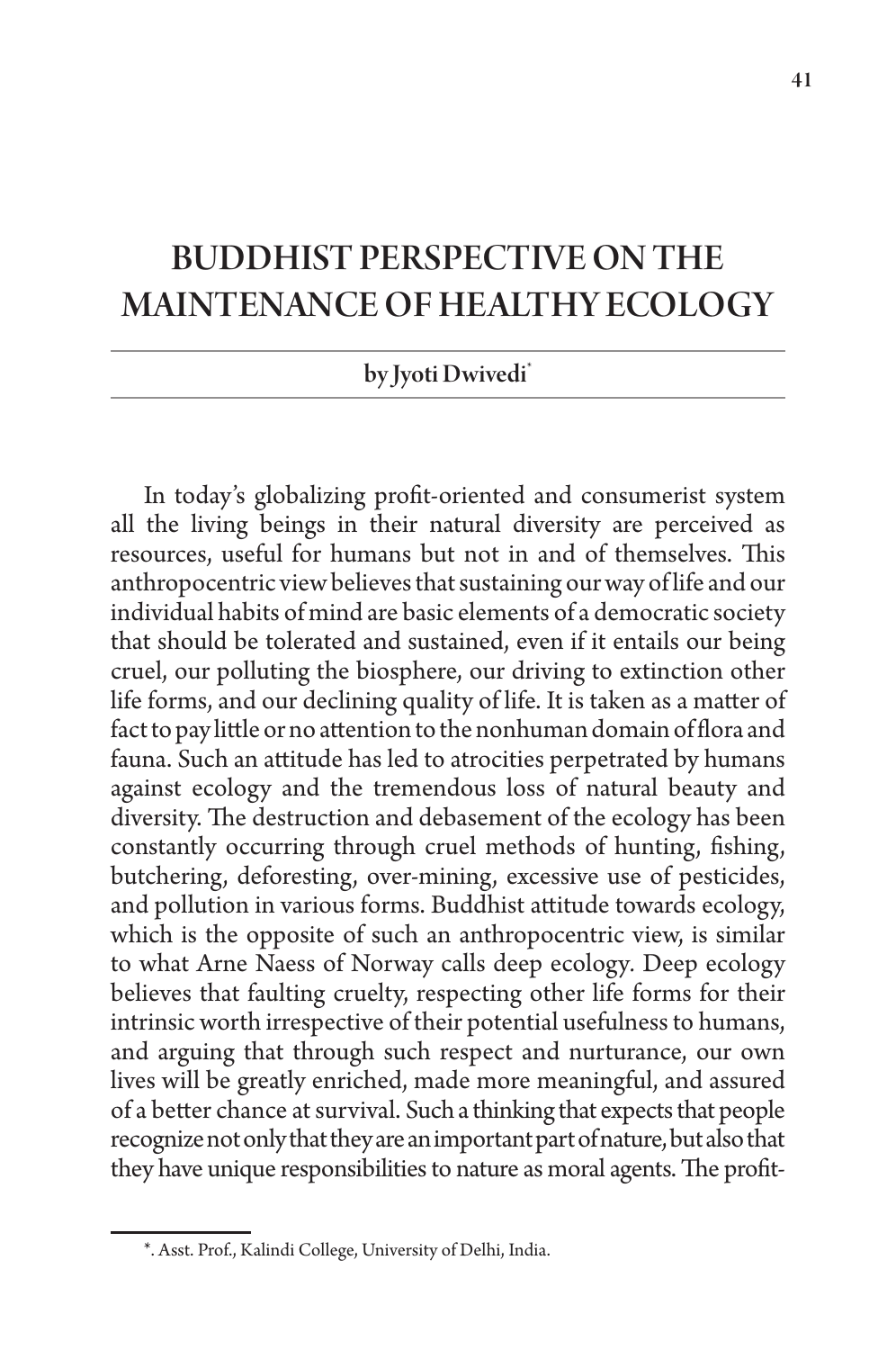oriented, globalizing consumerist world promotes environmental crisis which needs to be rationalistically addressed.

Our current social order that promotes competition rather than cooperation has resulted in the concentration of resources in the hands of a few. From a Buddhist perspective any policy governing social and economic development, the primary criterion should be the well-being of the members of the society as a whole and the social system would be viewed as an integral part of the total ecosystem. Thus, from Buddhist perspective societal development would be guided along lines that promote the health and well-being of the social order without harming the natural systems within which human society is lodged. Buddhist idea of "One' world that is the home to all known life" and its virtue ethics and positive values of compassion, equanimity, and humility are important contribution towards building an ecologically wholesome society.

Buddhism has always been steeped in the sacredness of nature and scholars like Lynn White Jr (1967) have claimed that Buddhism is more explicitly positive in its concern for the natural world unlike the Judaic-Christian faiths which place humans and their artifices over and against the natural world of animals, plants and the physical environment. Buddhologists such as Venturini strongly emphasize the necessity of 'harmony with nature,' but do so in the context of an 'ecology of the mind' which aims at a 'purified' world with man. The Buddhist texts speak of harmlessness to the plant and vegetable kingdom (*bījagāmabhūtagāma*). As a matter of fact, the Buddhist custom of Rainy Retreat (*vassāvāsa*) owes its origins to such a concern. Incurring such damage is an offence which requires expiation on the part of the monk. This may be interpreted as an extension of the principle of noninjury (*ahiṃsā*) to the vegetable kingdom. A consequence of this insistence is that animals and plants are to be respected and such respect arises naturally from the insight, provided by Buddhist cosmology, that all sentient beings are intimately interrelated. One can find a good example of this in the Thai monks who, amongst themselves and with laypeople, work to protect remaining areas of virgin forest and to reforest other areas whose previous felling had led to disruption of water supply or flooding.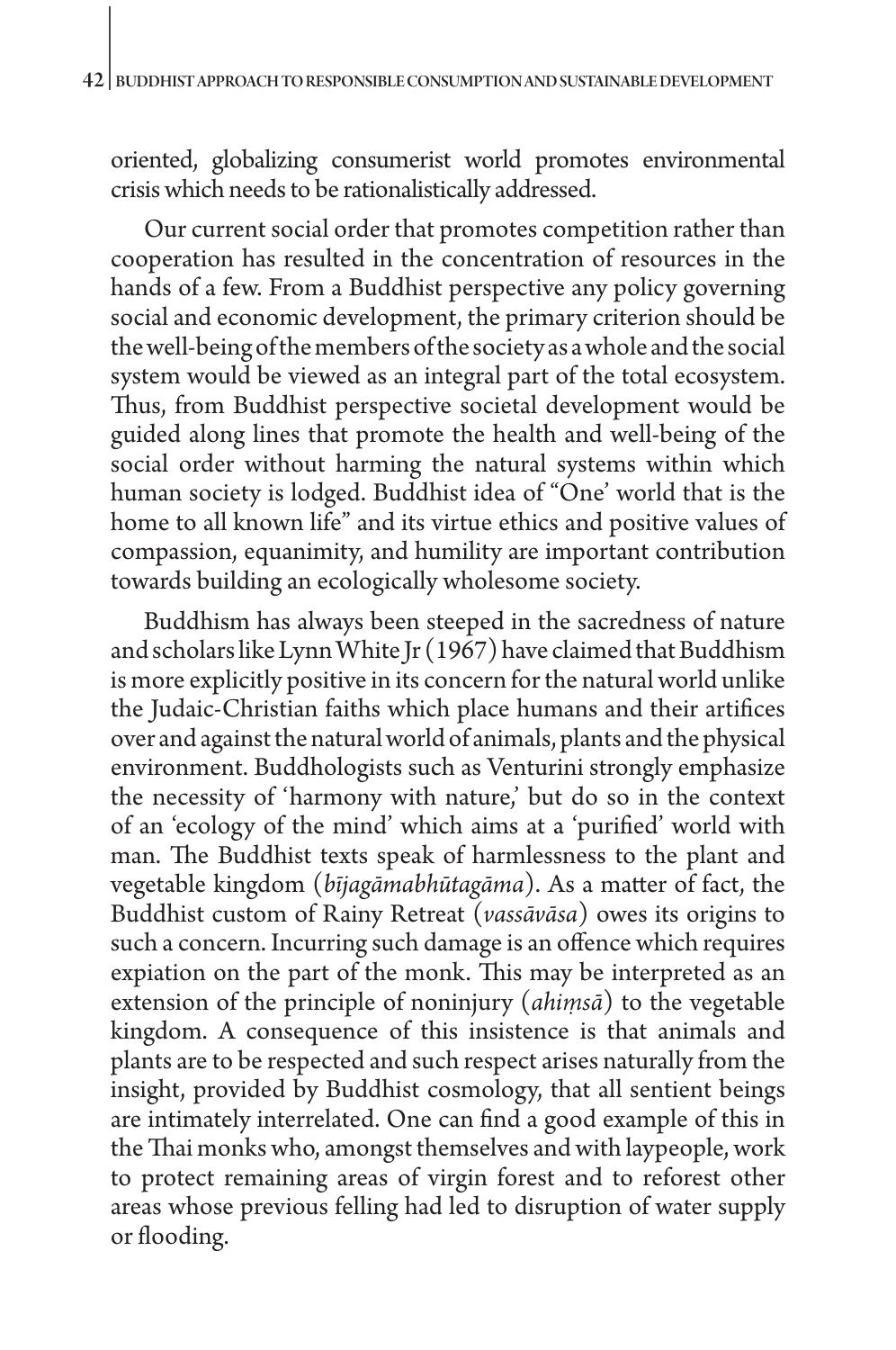In Chan/ Zen school the traditional ideal has been one of harmony with nature, particularly emphasized through such actions as blending meditation huts into the landscape, not wasting any food in monasteries, landscape painting, landscape gardening, and nature poetry. In paintings, human beings are just one part of a natural scene, not the focus. Great attention is paid to seemingly insignificant aspects of nature, for insight into them can give an intuitive appreciation of the inexpressible and cryptic suchness which runs through the whole fabric of existence. Such a harmony with natural phenomenon is also visible in the different poems of the *Theragāthā*. They admire the delightful rocks, cool with water, having pure streams, covered with Indagopaka insects (verse 1063), resonant with elephants and peacocks, covered with flax flowers as the sky is covered with clouds (verse 1068), with clear water and wide crags, haunted by monkeys and deer, covered with oozing moss, those rocks delight me (verse 1070), forests are delightful (verse 992). The Buddha is also said to have had a positive effect on his environment. Accounts of the Buddha's life are richly embellished with allusions to nature. He was born under a tree and as he took his first steps, lotus flowers sprang up. During childhood he often meditated under a *jambo* tree. His gave his first sermon in an animal park and his Enlightenment took place under a *peepal* tree. When he lay down between two *sāl* trees to die and pass into Nibbāna, these are said to have burst into a mass of unseasoned blossom, which fell on him in homage. It goes without saying that the Buddhist ideal for humanity relationship with animals, plants and the landscape is one of complimentary and harmonious co-operation.

A society founded upon the Dhamma recognizes that one should aim to promote the goal of the greater unit to which one belongs, and as a minimum should never seek private fulfillment in ways that inflict harm on others. The ideal is nicely pointed out in the "six principles of harmony and respect" which the Buddha taught to the Saṃgha: loving kindness in thinking, speech, and deeds; sharing gains made righteously; and following a common code of ethics and morality. Thus, in a Buddhist approach to social and economic development, the primary criterion that would govern policy formulation should be the well-being of the members of the society as a whole. The economy would be assigned to the place where it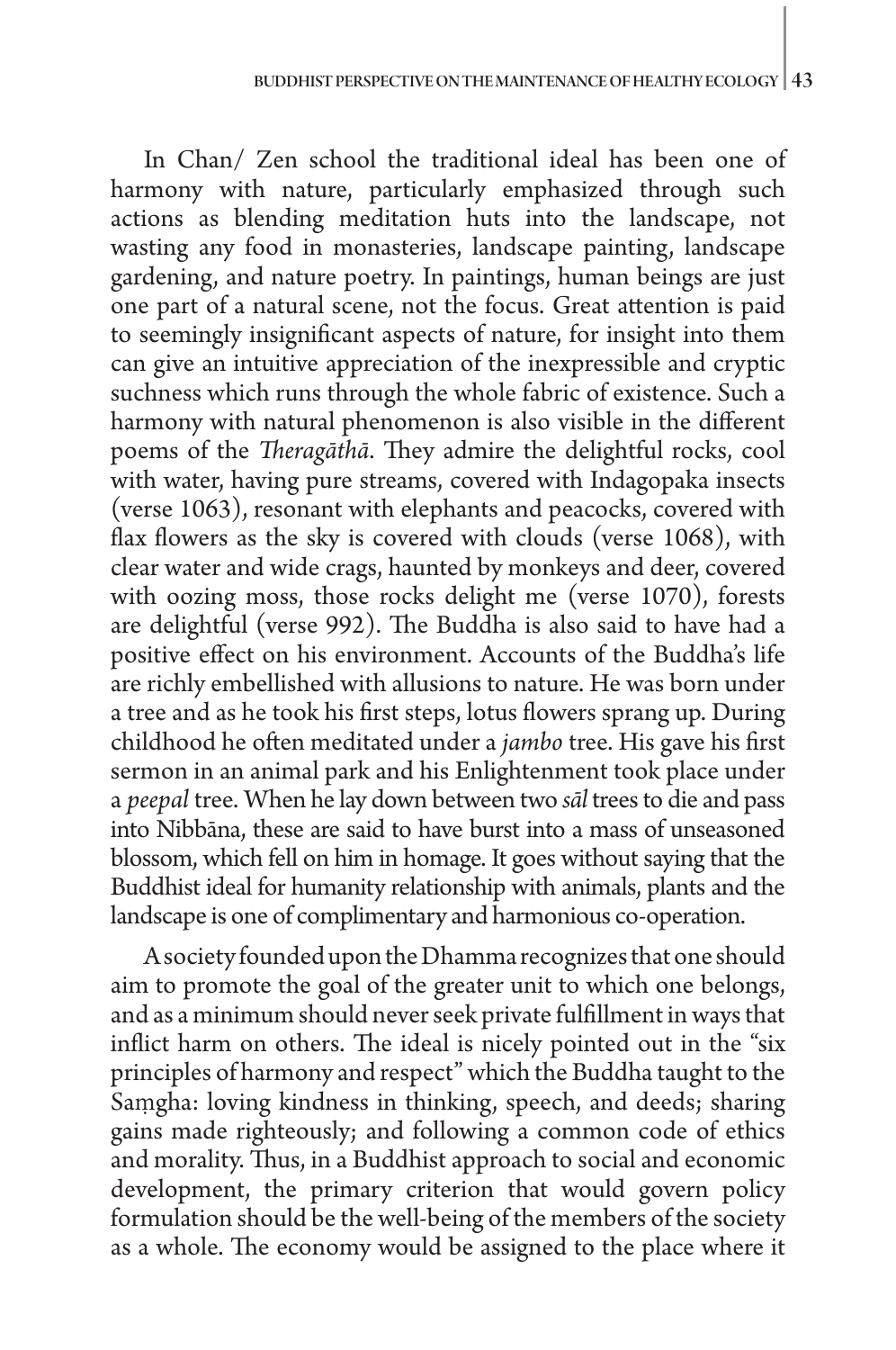belongs and, in turn, the social system would be viewed as an integral part of the total ecosystem. Thus, economic development would be guided along lines that promote the health and well-being of the social order without harming the natural systems within which human society is lodged. By pointing out that the vulgar chase of luxury and abundance is the root-cause of suffering, Buddhism encourages restraint, simplicity, and contentment. By extolling generosity as a basic virtue and the mark of a superior person, it promotes a wide distribution of basic necessities so that no one has to suffer deprivation. Buddhist idea of "One' world that is the home to all known life" and its virtue ethics and positive values of compassion, equanimity, and humility are important contribution towards building an ecologically wholesome society.

Forest represents the ideal place for meditation for monks. The ideal of forest dwelling has an important place in Buddhist thinking and the forest was employed as a meditational device. A number of prominent Buddhist writers recommend mindfulness of the forest as a means of gaining insight into impermanence. In fact, Theravāda monks specializing in meditation are known as forest monks, whether or not they actually reside in the forest. The forestdwelling monk, the hermit, is no longer afraid of the wild animals because he on his part does not threaten them but offers them safety and friendship; is happy in the solitude of the wilderness because he has abandoned worldly desires and is content with little. Buddhism appreciates the spiritual benefits of wilderness. The solitude and silence of the wilderness is perceived as most favorable to meditation. On the whole, Buddhist attitude towards wild nature is quite positive and on account of this positive evaluation it ought to be preserved as well as restored in case it has been destroyed for some reason. From this point of view, the "hermit attitude" towards nature deserves, nowadays, to become, as a supplement to the traditional Buddhist ethics of not killing any living being and of compassion and benevolence, the attitude of all Buddhists. Indeed, it appears that this attitude is, in fact, an important element in the rise of ecological movements in some Buddhist countries. In the case of a renouncer and ascetic living in the wilderness (*araṇya*) one may say that it is primarily the wild animals (and plants) that constitute his society, so to speak. For lay people, forests may not be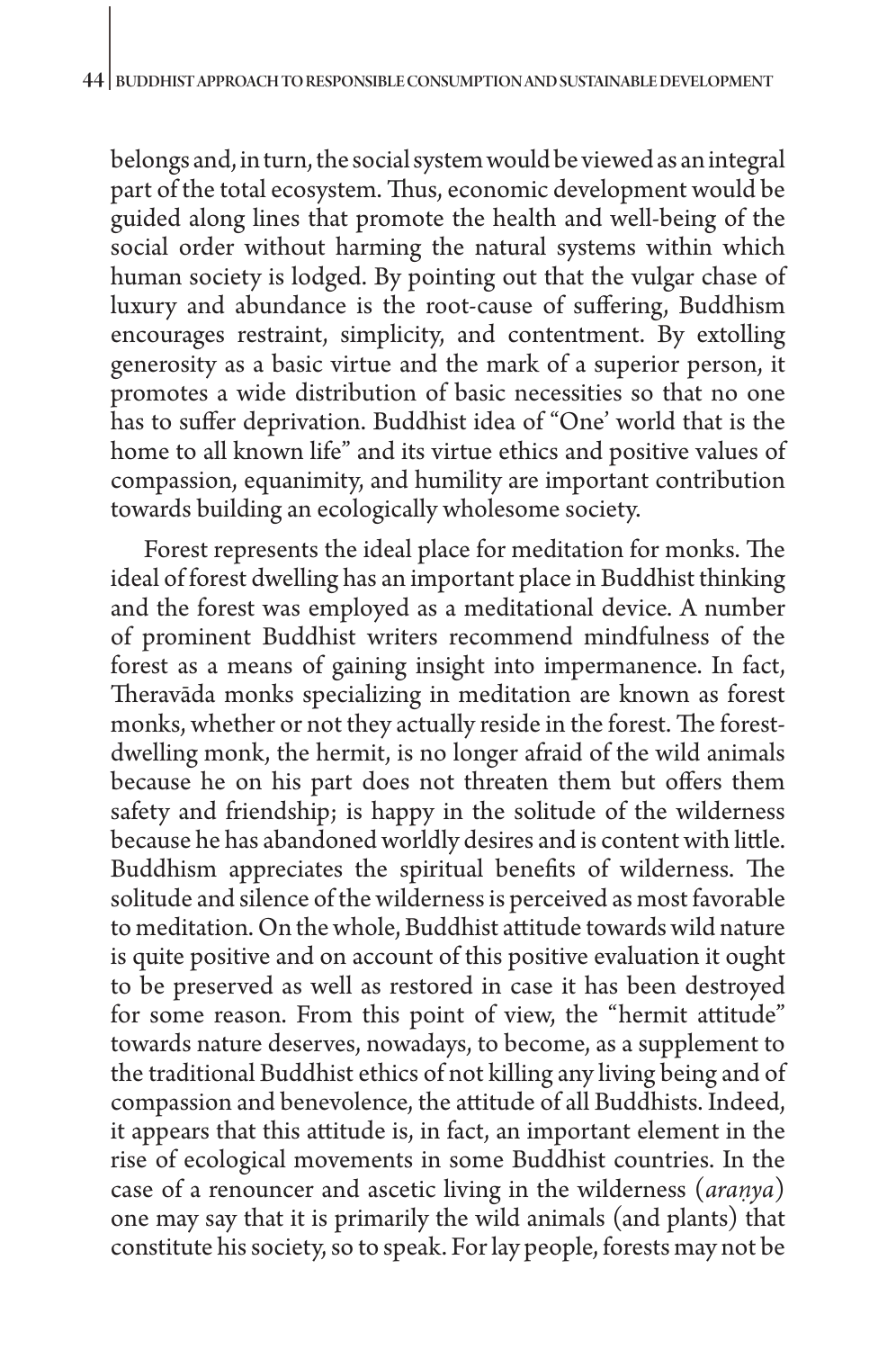so inviting, but there is karmic fruitfulness in planting groves and fruit-trees for human use. The famous Indian Buddhist king, Asoka, is known to have prohibited the burning of forests without reason.

Buddhism does not see humans as having either dominion or stewardship over the animal kingdom and on the contrary, human higher status implies an attitude of kindness to lesser beings, an ideal of noblesse oblige. This is backed up by the reflection that one's present fortunate position as a human is only a temporary state of affairs conditioned by past good karma. One cannot detach oneself from the plight of animals, as one has oneself gone through it (S.II.186), just as animals have had past rebirths as humans. Moreover, in the cycle of births, every being one comes across, down to an insect, will at some time have been a close friend or relative, and had been very good to one. Keeping this in mind, one should return the kindness in the present. Since human beings are social creatures who naturally come together for common ends, this means that a social order guided by Buddhist principles would consist primarily of small-scale communities in which each member can make an effective contribution. Only small-scale social arrangements can rescue people from the portending future disaster. Considered from a Buddhist point of view, the huge polluted megacities and uncaring bureaucrats and politicians typical of our age are unsuitable for a proper welfare of sentient beings. The most suitable and compatible economy would be small-scale and localized. Such an economy would use simple technology which would not drain natural resources and in it production would be aimed principally at local consumption, so that there would be direct face-to-face contact between producers and consumers. The driving force of such an economy would be the promotion of well-being both material and social, not commercial profit and unrestrained expansion.

As the Vietnamese monk Thich Nhat Hanh says, "We classify other animals and living beings as 'Nature', a thing apart from us, and act as if we're somehow separate from it. Then we ask, "How should we deal with Nature?" We should deal with Nature the same way we should deal with ourselves: nonviolently. Human beings and Nature are inseparable. Just as we should not harm ourselves, we should not harm Nature". As part of Conditioned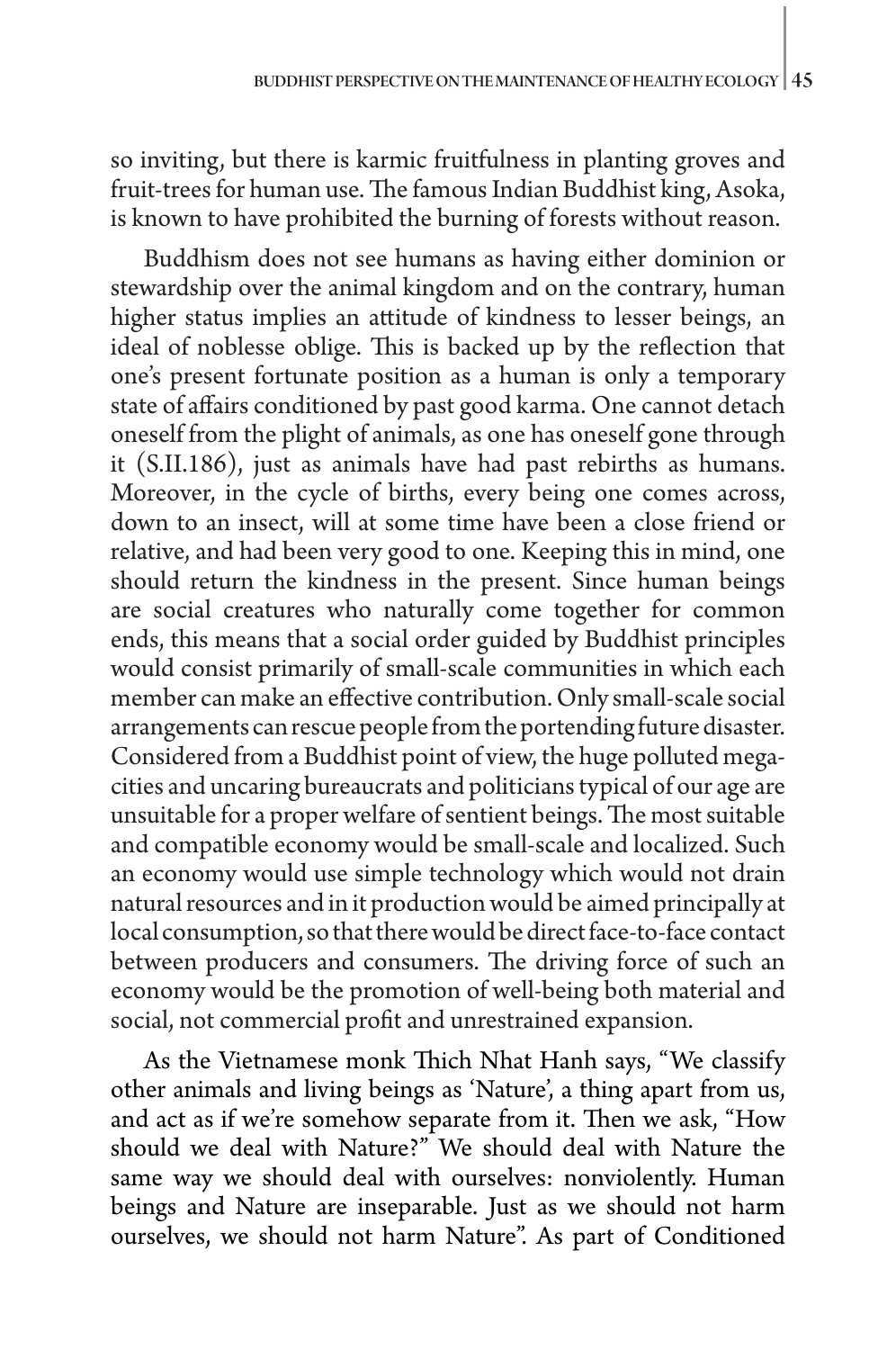Arising (*paṭiccasamuppāda*), humans are seen as having an effect on their environment not only through the purely physical aspects of their actions, but also through the moral/ immoral qualities of these. That is, karmic effects sometimes catch up with people via their environment. It is thus said that, if a king and his people act unrighteously, this has a bad effect on the environment and its gods, leading to little rain, poor crops and weak, short-lived people. Right actions have the opposite effect. The environment is held by Buddhism to respond to the state of human morality; it is not a neutral stage on which humans merely flounce or a sterile container unaffected by human actions.

This clearly has ecological ramifications: humans cannot ignore the effect of their actions on their environment. This message is also strongly implied by the *Aggañña Suttanta*, which gives an account of the initial stages of the development of sentient life on earth. This occurs when previously divine beings fall from their prior state, and through consuming a savory crust floating on the oceans, develops physical bodies, and later sexual differentiation. At first their environment is bountiful, but it becomes less so the more they greedily take from it. They feed off sweet-tasting fungus, and then creepers, but these in turn disappear as the beings differentiate in appearance the more beautiful ones become conceited and arrogant. Then they feed off quick-growing rice, gathering it each day as they need it. But through laziness, they start to gather a week's supply at a time, so that it then ceases to grow quickly, which necessitates cultivation. Consequently, the land is divided up into fields, so that property is invented, followed by theft. Here, then, is a vision of sentient beings and their environment co-evolving (co-devolving). The beings are affected by what they take from their environment, and the environment becomes less refined and fruitful as the beings morally decline. All this takes place according to the principle of Conditioned Arising in which nothing exists on its own, as each thing depends on others to condition it's arising and existence. Thus, the relationship of all things, which includes humans and their environment, is inter-dependent. In other words, nothing can exist by itself, but makes its own contribution to the whole. The Buddhist principle of interdependence also means that humans and the world are inextricably linked a relationship that needs to be sustained through love. The ecological interdependence between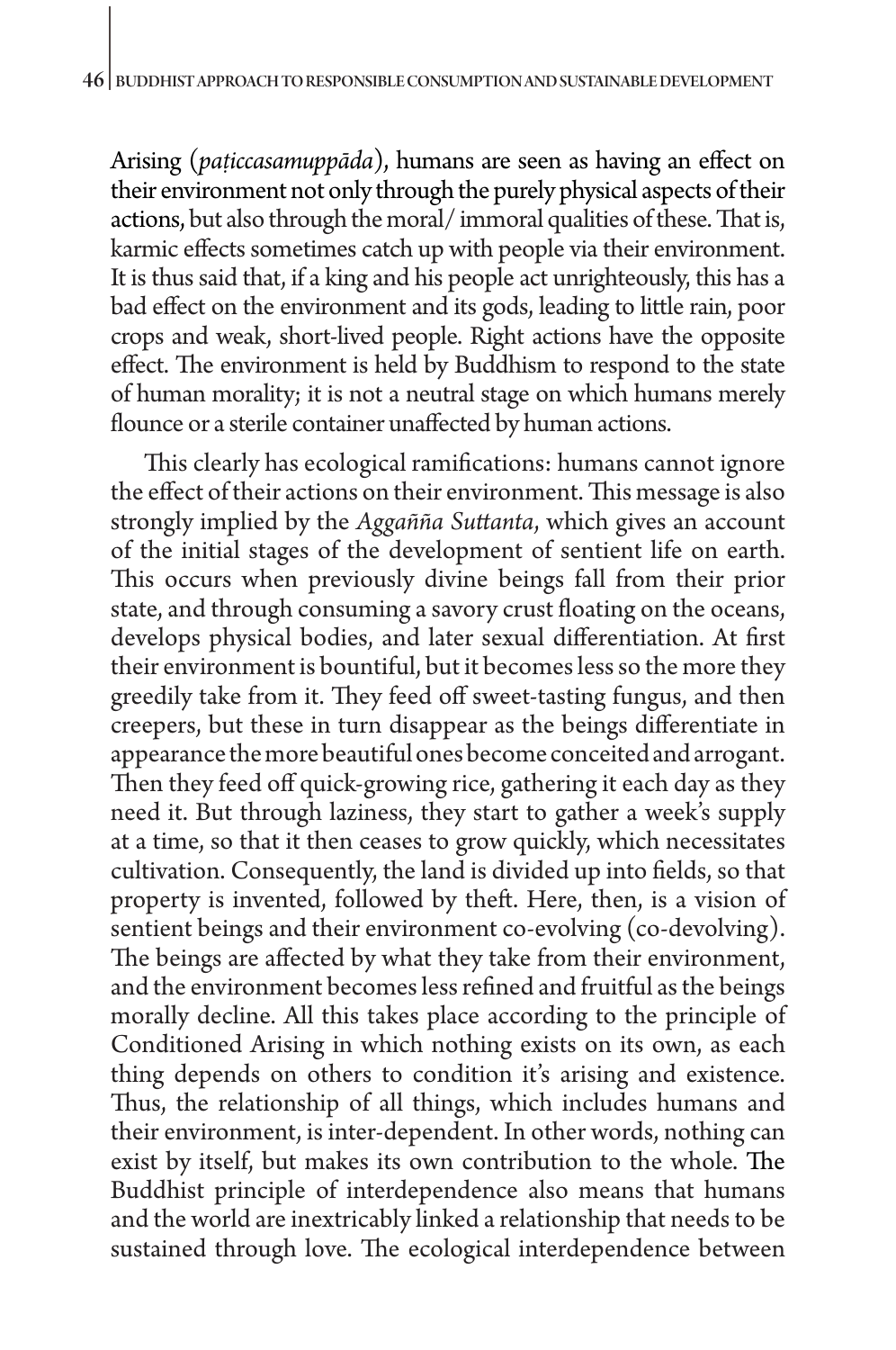animals and their habitat is clearly perceived in the *Jātakas* where the emigration of tigers from a forest enables the forest beings felled by wood-cutters, but also deprives the tigers of their former habitat.

The Buddhist values mean that environment should not be overexploited. As the Tibetans say very wisely that not too much of anything that is precious should be taken from the earth, as then its quality fades and the earth is destroyed. The Buddhist ideal, in fact, is co-operation with nature, not domination. The interdependence of human and all other forms of life in a finely balanced chain of being has always been a fundamental Buddhist belief. True development will arrange for the rhythm of life and movement to be in accordance with the facts, while maintaining awareness that man is but part of the universe, and that ways must be found to integrate mankind with the laws of nature. The economist E.F. Schumacher points out that Buddhism is not so anthropocentric as the so-called Middle Eastern religions, and that its attitudes do not therefore allow for the possibility that mankind has the right to take from nature, to see nature as simply for humanity; particular use, or to exploit, dominate and oppress it. As he puts it, "Man is a child of nature and not the master of nature.". He describes Buddhist attitude with reference to ecology as follows:

*"The teaching of the Buddha... enjoins a reverent and non-violent attitude not only to all sentient beings but also, with great emphasis, to trees. Every follower of the Buddha ought to plant a tree every few years and look after it until it is safely established. He does not seem to realize that he is part of an ecosystem of many different forms of life. As the world is ruled from towns where men are cut off from any form of life other than the human, the feeling of belonging to an ecosystem is not realised. This results in a harsh and improvident treatment of things upon which we ultimately depend, such as water and trees*".

Thus, as pointed out by Schumacher in the Buddhist concept of economic development, we should avoid gigantism, especially of machines, which tend to control rather than serve human beings. With gigantism, we are driven by an excessive greed in violating and raping nature. If bigness and greed can be avoided, the Middle Path of Buddhist development can be achieved, i.e., both the world of industry and agriculture can be converted into a meaningful habitat.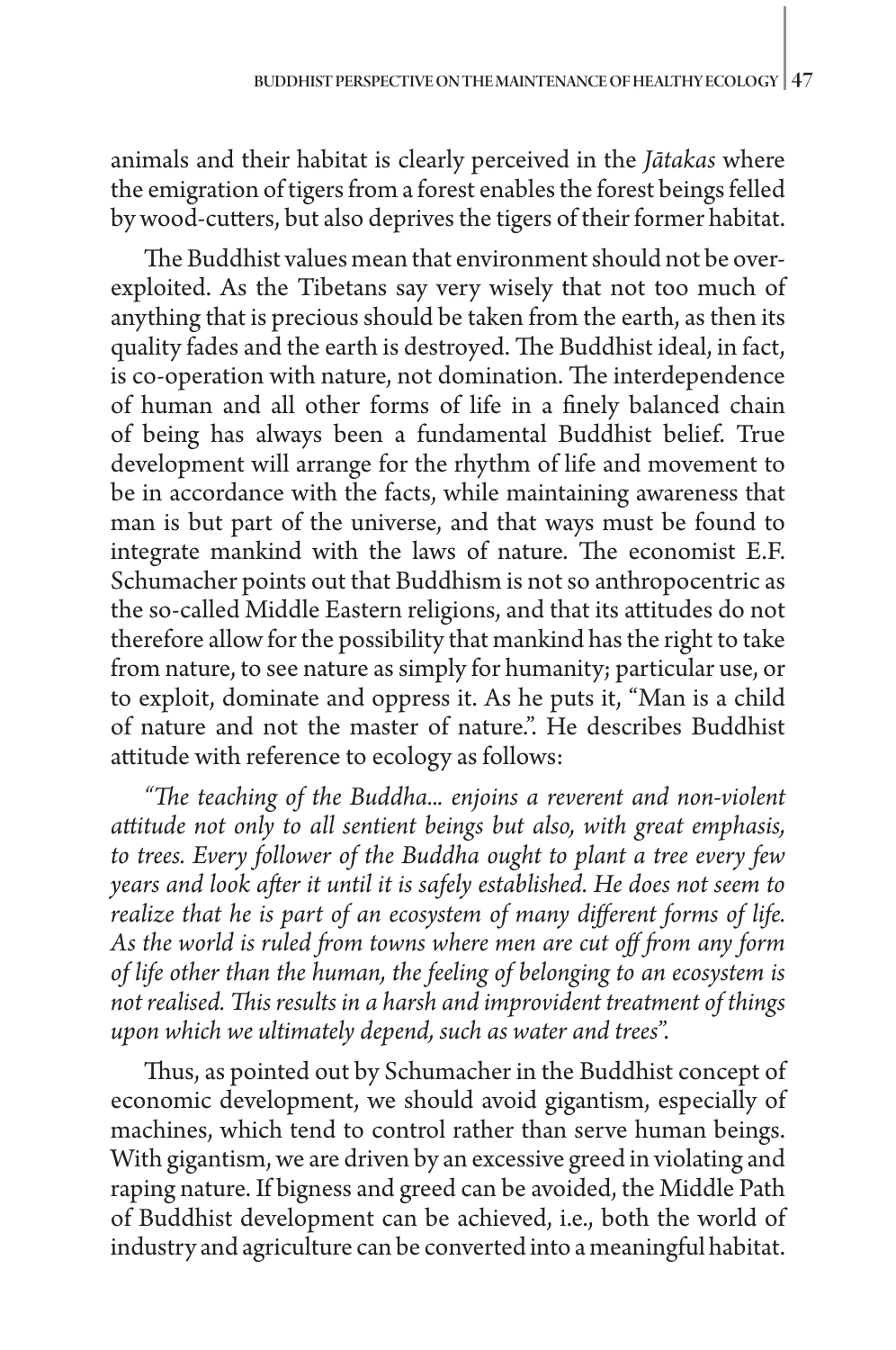The earliest monastic rules as enshrined in the *Vinaya Piṭaka* contain numerous injunctions against environmental irresponsibility. Some are basically sound advice governing personal and communal hygiene, but others are designed to avoid harm to sentient beings. Thus a monk may not cut down a tree or dig the earth because that would destroy small life forms and he must not empty a vessel of water containing, say, fish, onto the ground. In Buddhism, killing or injuring living beings is regarded as both unwholesome and fundamentally immoral; for, on the one hand, killing or injuring them is bad karma entailing evil consequences for the perpetrator after his death, and on the other all living, sentient beings are afraid of death and recoil from pain just like oneself. Monks and nuns are even prohibited from injuring plants and seeds. Time and again, Buddhism declares spiritual attitudes like benevolence as well as actual abstention from killing or injuring animate beings to be the right attitude or behavior for monks as well as lay people. Buddhism also accepted the popular belief that trees are inhabited by sprites or divinities protecting them. Trees deserve gratitude for the service they render people, especially offering shade and fruits, and should not be injured or felled by a person who has benefitted by them. This idea may not imply that the tree is actually regarded as a sentient being, but at least it is treated as if it were one, i.e., like a friend or partner. Of course, protecting a useful tree from injury is, at least *de facto*, also in the interest of its longterm utilization.

Buddhism sees egoism and greed as the main cause of misery and harm. There is no doubt that environmental disaster is to a great extent due to the insatiable greed of humans. Buddhism on the whole, though does not mind wealth and prosperity, but they have to be acquired and used in full accord with the ethical norms, among which not to kill or injure living beings, and- so one may add- not to destroy their habitat, is the first. The ideals are rather, contentment (*saṃtuṭṭhi*) and- in the case of rich lay peopleliberality (*cāga*). Being content with little and avoiding wastefulness are, of course, attitudes favoring a moderate and careful utilization of nature. The *udumbara-khādikā* method blamed by the Buddha, the method of shaking down an indiscriminate amount of fruit from a *ficusglomerata* in order to eat a few, is precisely the same as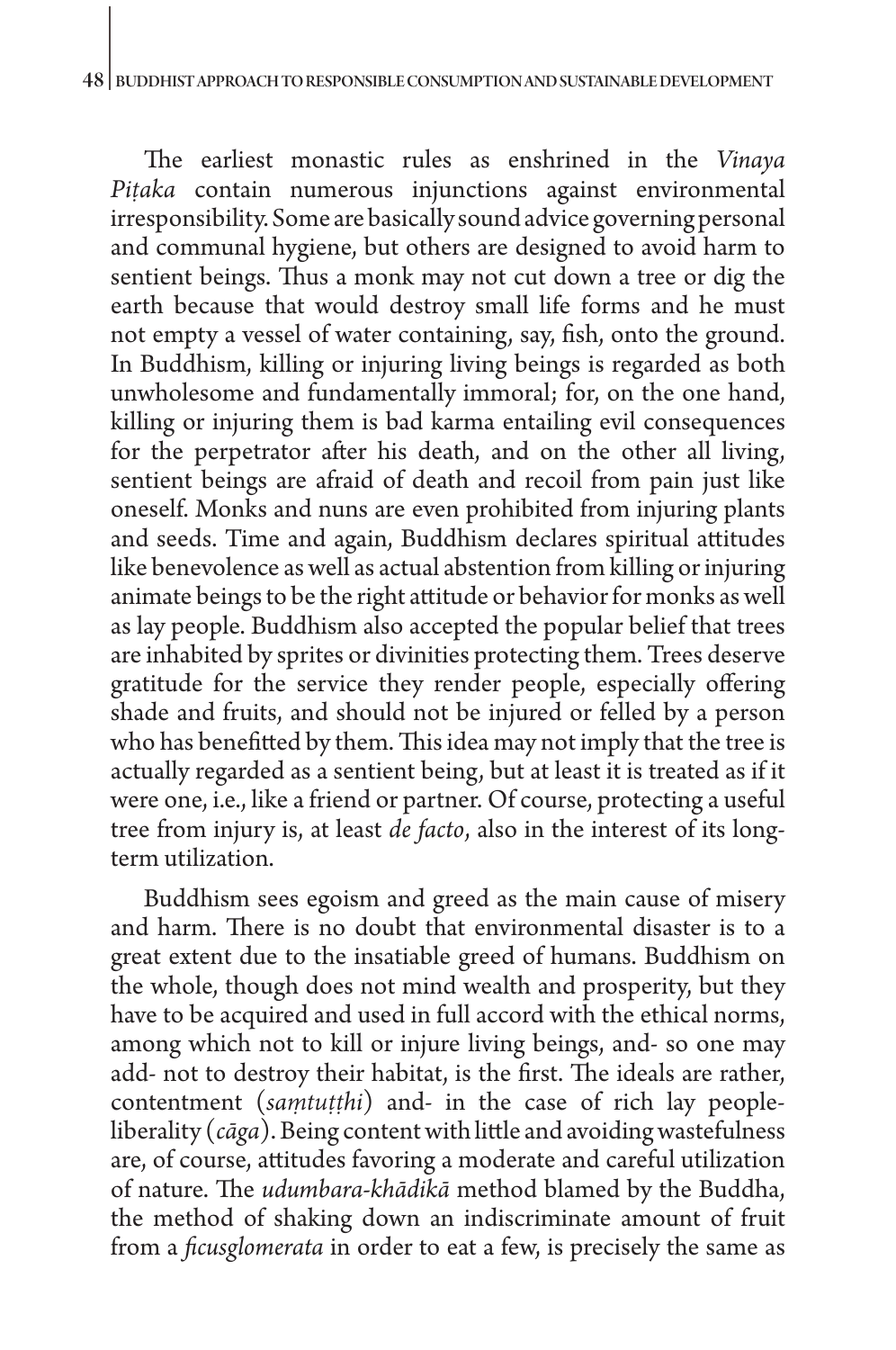the one employed in drift-net fishing, where many more animals are killed than utilized. The only reasonable attitude is to regard all fellow-creatures with compassion and sympathy, and cautiously help them in case of emergency, without damaging others. This is in fact a fundamental attitude in Buddhist culture, and as long as the environment is intact, leaving nature alone is probably the best thing one can do. For instance, by gifts to animals, even such as throwing dish-water or remnants of food into a pool or river in order to feed tiny water animals or fishes, or by freeing, out of compassion, an animal from a rope or trap.

Buddhist attitudes *ahiṃsā* (non-violence), *mettā* (benevolence), and *karuṇā* (compassion) entail an ecological behavior as these attitudes are not limited to human beings alone but also include other living beings. Since the rise of technology and science, nature has been commoditized and manipulated. Our comforts have been gained at great expense to all life forms: countless peoples have been displaced by its advances; countless species become extinct each year; the earth itself is burning and groaning. To use up nonrenewable goods, a possibility in the near future unless something definite is done can be the ultimate form of violence. Thus, utter caution must be exercised in the consumption process. Thus, in a Buddhist approach to social and economic development, the primary criterion that would govern policy formulation should be the well-being of the members of the society as a whole. The economy would be assigned to the place where it belongs and, in turn, the social system would be viewed as an integral part of the total ecosystem. Thus, economic development would be guided along lines that promote the health and well-being of the social order without harming the natural systems within which human society is lodged. By pointing out that the vulgar chase of luxury and abundance is the root-cause of suffering, Buddhism encourages restraint, simplicity, and contentment. By extolling generosity as a basic virtue and the mark of a superior person, it promotes a wide distribution of basic necessities so that no one has to suffer deprivation. Buddhist idea of 'One' world that is the home to all known life" and its virtue ethics and positive values of compassion, equanimity, and humility are important contribution towards building an ecologically wholesome society.